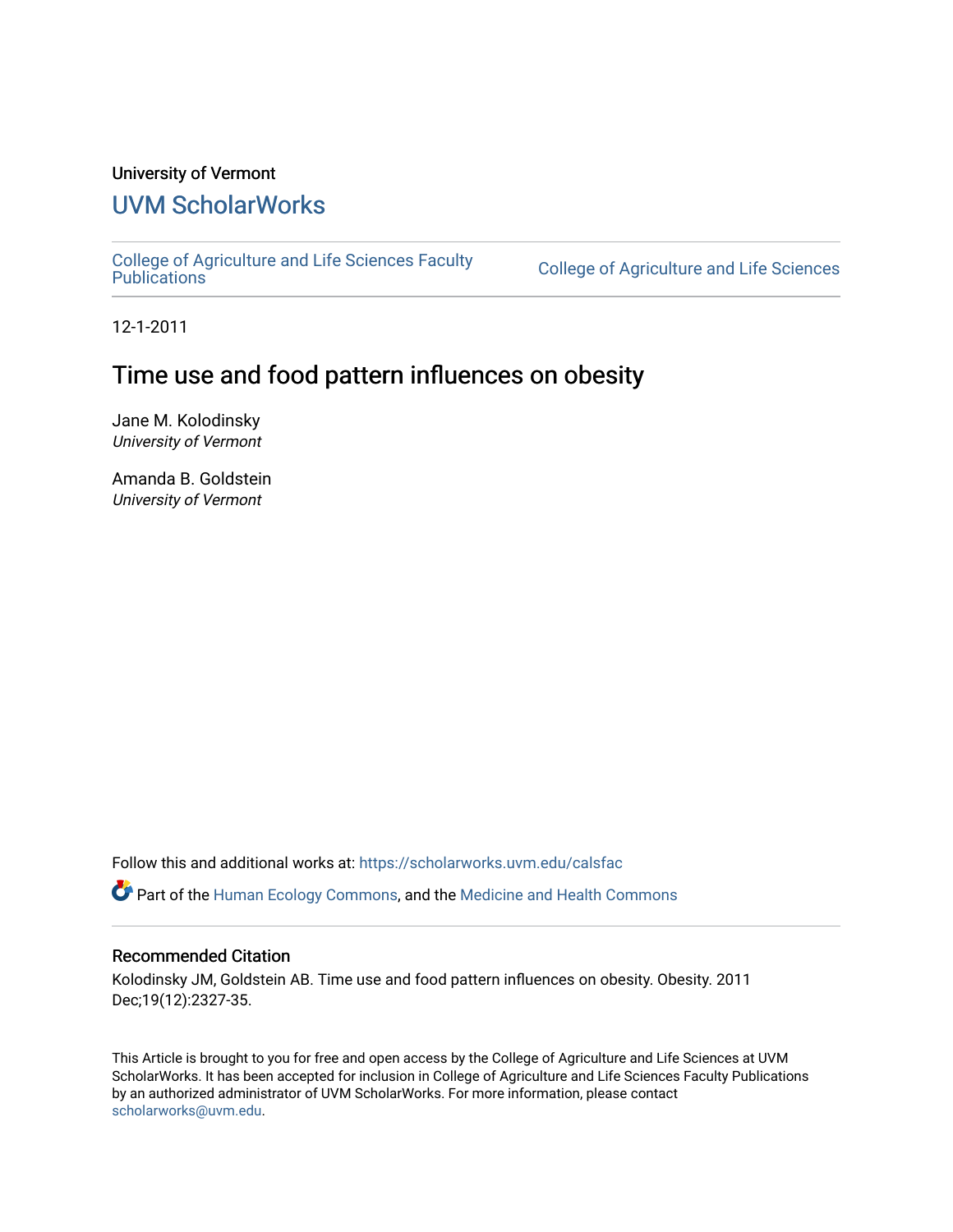# Time Use and Food Pattern Influences on Obesity

Jane M. Kolodinsky<sup>1</sup> and Amanda B. Goldstein<sup>2</sup>

The rise of obesity in the United States over the past 25 years has resulted in an increase in the number of research studies published related to the causes, consequences, and possible solutions to the problem. Most would agree that obesity is a multi-dimensional problem that requires a range of solutions related to individual diet and activity, food and built environment, and public policy. Examination of complex relationships between food choice, time use patterns, sociodemographic characteristics and obesity has been limited by data availability and disciplinary focus. Using the theory of the production of health capital, this paper links empirical data from the Consumer Expenditure, Current Population, and American Time Use Surveys to provide estimates of the impacts of food expenditure and time use patterns on obesity in single female headed households of 31–50 years of age.

*Obesity* (2011) **19,** 2327–2335. doi[:10.1038/oby.2011.130](http://www.nature.com/doifinder/10.1038/oby.2011.130)

#### **Introduction**

Studies about obesity reveal a wide variety of disciplinary foci, from medicine to nutrition, and economics to transportation and public policy. Methods vary across disciplines, as does variable measurement. Hamersh (1) notes the problem of data availability. Sturm (2) and McKinnon *et al.* (3) identify problems with measuring the food and built environments and physical activity. In order to move the obesity research agenda forward, the academic community must recognize both the challenges and opportunities that exist when data are complex, measures differ across disciplinary lines, and no one dataset or methodology can capture all the variables that contribute to obesity (3). This study explores the possibility of linking three population-based nationally representative databases to better understand the impact that food patterns, time use, and demographic characteristics have on obesity, based on the concept that individuals produce health using available resources (4,5).

Nutritionists focus on relationships between intake of foods and obesity (6–8). Economists focus on expenditures on food and budget shares (9,10). Recently, nutrition scholars have recognized the importance of both household purchasing behaviors and the characterization of the achievement and maintenance of a healthy weight as "work" that must be "managed" (11). In the consumer economics field, the household production model has been a framework of choice for research (4) and has been expanded to include the production of health (5). However, studying the production of a healthy weight is still in the exploratory stage (1,12–14).

The number of eating occasions, including snacking, in addition to where people consume food, i.e., at home, in restaurants or at fast food establishments, influence obesity. That is partly due to an increase in the average portion sizes of snack foods, soft drinks and in all restaurant settings (15–17). Snacking impacts total daily caloric intake as people fail to compensate by eating less at subsequent meals (18).

A body of work related to time spent in meal production and eating is developing (1,19). While still largely anecdotal, there is some evidence that knowledge of cooking increases healthy food intake and the United States is a nation that cannot or does not cook (20). Research has also found that a decrease in the number of meals prepared "from scratch" increased the probability of being overweight in a national sample (12). But people perceive less time to cook (21,22).

Other time uses are linked to obesity. Time spent in front of a computer or television (screen time) as well as other forms of inactivity are detrimental to health (23,24). Americans fall short of meeting exercise guidelines, spending less than 20min daily in exercise, sports, or recreation but over 2 hours watching television (25). Sleep (or lack thereof) may be connected to overweight (26).

Research links obesity with demographic characteristics including educational attainment, gender, race, and age (27–30). Other factors include attributes of the built environment. Research has linked walkability, urban location, and use of nonmotorized transportation modes to decreased obesity (31,32).

The conceptual basis for this study is Grossman's (5) model of the demand for health capital, an extension of Becker's (4)

Received 8 October 2010; accepted 6 April 2011; published online 26 May 2011. [doi:10.1038/oby.2011.130](http://www.nature.com/doifinder/doi:10.1038/oby.2011.130)

<sup>&</sup>lt;sup>1</sup>Department of Community Development and Applied Economics, University of Vermont, Burlington, Vermont, USA; <sup>2</sup>Center for Rural Studies, University of Vermont, Burlington, Vermont, USA. Correspondence: Jane M. Kolodinsky [\(Jane.Kolodinsky@uvm.edu\)](mailto:Jane.Kolodinsky@uvm.edu)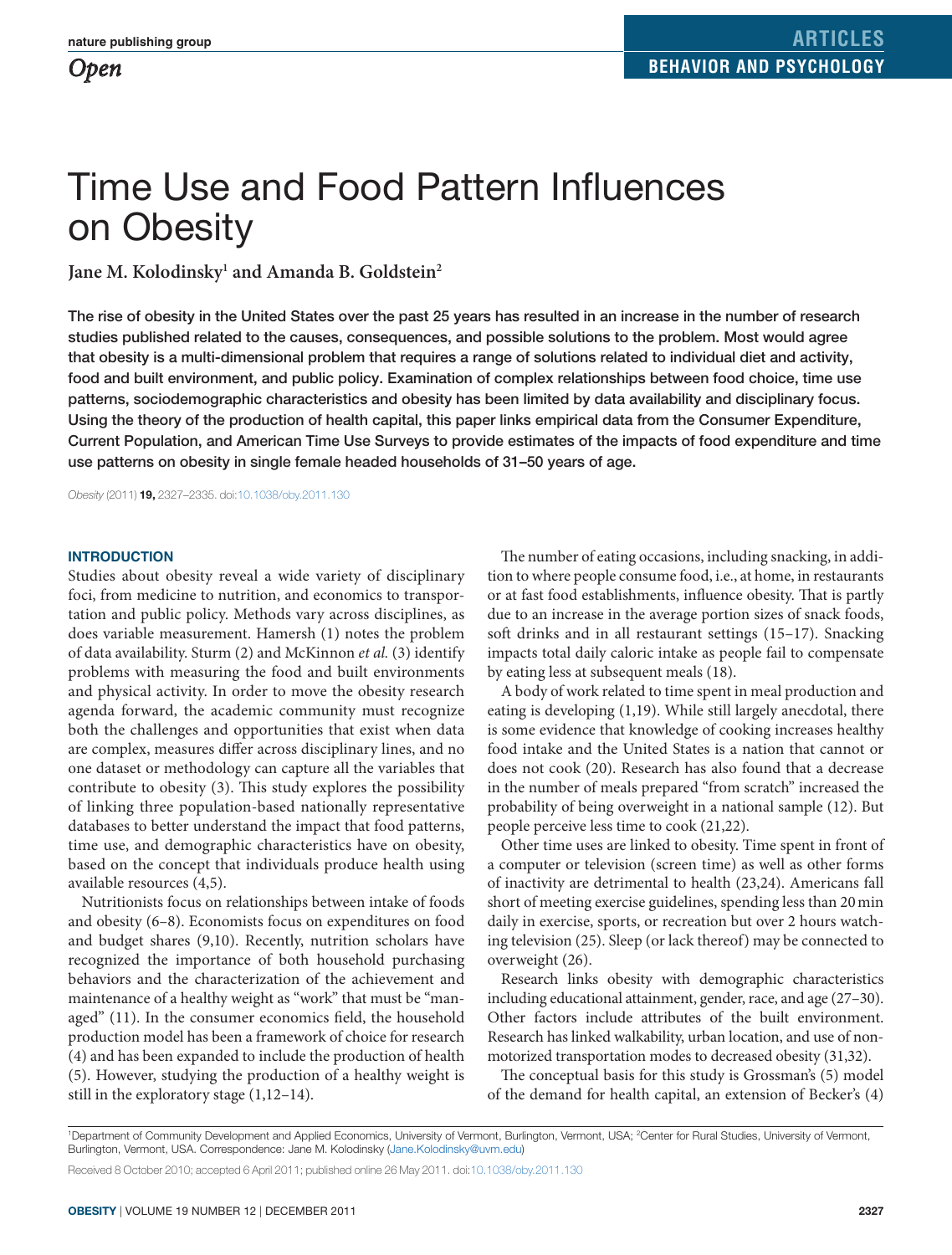theory of the allocation of time. The details are described elsewhere (12,13). Building stocks of health capital, one measure of which is a healthy weight, is a decision made at the household level. Individuals, given an initial stock of health, produce health rather than consume it from the market as they would in a traditional neoclassical demand model. The model allows the examination of the effects of time use, purchased inputs and household characteristics on the production of a healthy weight. Certain time uses result in energy output, e.g., physical activity. Other time uses result in less energy output, e.g., sedentary behaviors including screen time. Some time is combined with purchased inputs and results in energy input, e.g., cooking time and purchased food for consumption at home.

However, research on measuring food and physical activity environments is relatively recent, at an early stage of development, and few standard measures exist (3). Any conceptual model which attempts to incorporate multiple factors related to obesity becomes increasingly complex. We estimate a multivariate version of the health capital model that permits the testing of several hypotheses, *Ceteris Paribus*. H1 and H2 are derived from the literature, which has relied mostly on bivariate statistics to examine relationships between demographic variables and obesity. H3, H4, and H5 are formulated based on the energy balance equation (24).

H1: Demographic characteristics of lower income, lower education, rural location, and being of black or Hispanic ethnicity are associated with increased obesity;

H2: Food time use patterns that include more "cooking time" and "mindful eating" are associated with decreased obesity;

H3: Food patterns that include more fast and other food away from home are associated with increased obesity;

H4: Time use patterns that involve more sedentary behaviors are associated with increased obesity; and

H5: Time use patterns that involve more physically active behaviors are associated with decreased obesity.

#### **Methods and Procedures**

Necessary data include food expenditures, time use, demographic characteristics and measures of height and weight. No one nationally representative database contains all this information. Therefore, the Eating and Health Module of the American Time Use Survey (ATUS) is linked with individual data from the Current Population Survey and grouped data from the Consumer Expenditure Survey (CE). The CE has been available yearly since 1984 from the Bureau of Labor Statistics [\(http://www.bls.gov/cex/\)](http://www.bls.gov/cex/)) and contains information neither about height nor weight. In the time diary portion of the ATUS ([http://](http://www.bls.gov/tus),) [www.bls.gov/tus\),](http://www.bls.gov/tus),) respondents sequentially report activities they did between 4:00 AM on the day before the interview until 4:00 AM on the day of the interview. The ATUS Eating and Health Module provides height and weight information. Cross sectional data from 2006 to 2007 were pooled.

This analysis includes single female headed households of 31–50 years of age without a disability. Use of this subsample is based on a variety of disciplinary findings. The Food Guide Pyramid and the 2005 Dietary Guidelines for Americans (DGA) (33) make recommendations by gender and age: 18–30, 31–50, and individuals over the age of 50; our selection follows that categorization. People with disabilities were excluded to ensure that time use was dictated by personal choice and not physical limits. Underweight and pregnant women were excluded; underweight

presents a distinct public health issue, and pregnant women may have a higher BMI without being overweight. Time use patterns differ across the life stage (34). Individuals with a BMI >50 were excluded, since morbid obesity presents additional and more serious health problems and does not parallel overweight or moderate obesity trends (35).

We reference both the Food Guide Pyramid and DGA to identify food patterns (33). We combined or renamed the CE broad food expenditure categories to correspond to the specific food groups identified in the DGA (33). A content analysis conducted by two registered dieticians recommended that expenditures be recoded as well as regrouped into categories that more closely mirror the DGA categorization. Average expenditures from the CE were assigned to individuals in the ATUS through a matching based on three demographic variables: gender, income, and family composition. These have all been linked as major predictors of both food expenditures and time use patterns in addition to being correlated to obesity (36). In addition, that combination of variables preserves the most variability within the expenditure data. Hundreds of matches were made. An example of the assignment methodology is as follows: according to the CE, in 2007, the average weekly expenditure on chicken for an adult single female headed household without children earning less than \$10,000 per year was \$1.63. Each 2007 ATUS respondent who was a single female head of household without children who earned less than \$10,000 per year was then assigned a weekly chicken expenditure of \$1.63. Similarly, the average value for all other food groups was assigned to each category of income and household composition. This matching method preserves individual data for demographic and time use variables in the ATUS data and assigns grouped data for food expenditures in the CE. **[Table](#page-3-0) 1** presents characteristics of the 1,451 respondents in the linked sample and each healthy and overweight cohort. Weight status differs significantly across race, education, region of residence, income, employment status, and self-reported health status. These relationships are consistent with other research (27–30).

Next, expenditure shares for 28 food categories were calculated. Initially, only the major DGA categories were used. These included combined categories of animal and non-animal protein, dairy, fruits, vegetables, carbohydrate, added fats, added sugars, and included the additional categories of beverages, miscellaneous foods, fast food, and full service food away from home. Early analysis revealed that regardless of income level and family composition, the share of expenditures did not differ significantly across demographic groups. Therefore, DGA categories were further disaggregated. Using the expertise of dietitians, the DGA categories, and available expenditures in the CE data resulted in expenditure shares that were diverse enough to show variation across respondents, yet aggregated enough to allow interpretation within the DGA guidelines.

The method of two-step cluster analysis using the log-likelihood distance measure and Schwarz's Bayesian Criterion in the Statistical Package for Social Sciences (SPSS 15.0; SPSS, Chicago, IL) was used to identify food patterns. Cluster analysis is typically sensitive to the variables included in the clustering. In the case of food, all 30 of the DGA food groups were included. There were no additions or deletions of variables that could influence the cluster results. Cluster analysis has been used across disciplines to define distinct dietary patterns using both food intake and expenditure data (8,37,38). When the relationships among several variables are unknown and several variables may be considered dependent, cluster analysis can give an indication of complex patterns within a dataset, not easily accomplished with economic, sociological, or even social-ecological models, which tend to lead to regression type approaches to empirical analysis (14,39,40). Five patterns clusters emerged; about average across food categories (AVERAGE; 23 percent), higher full-service food away from home (FULLFAFH; 31 percent), higher fast food away from home (FASTFOOD; 24 percent), higher animal protein and beverages at home (PROTEIN; 11 percent), and higher processed and prepared foods at home (PREPARED; 11 percent). **[Table](#page-4-0) 2** describes these clusters. The AVERAGE group has about average expenditure shares when compared with the total sample. They do have higher shares for fresh fruits and vegetables and full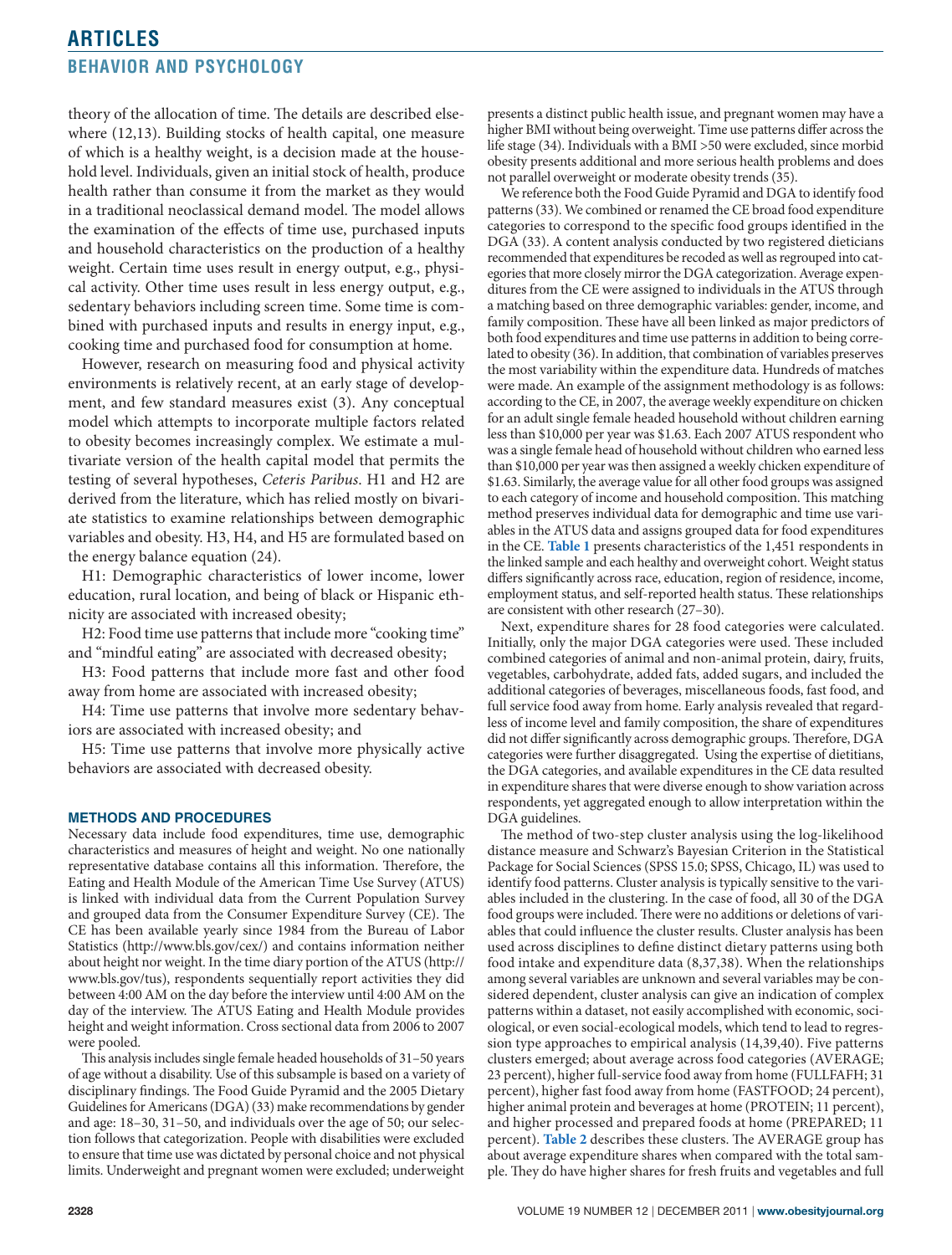<span id="page-3-0"></span>

|  | Table 1 Demographic characteristics of the sample |  |
|--|---------------------------------------------------|--|
|  |                                                   |  |

|                                      | Total<br>Sample | Healthy<br>weight | Overweight      | Critical             |
|--------------------------------------|-----------------|-------------------|-----------------|----------------------|
| Variable                             | $(N = 1, 451)$  | $(N = 620)$       | $(N = 831)$     | value                |
| <b>BMI</b>                           | 27.76<br>(6.65) | 22.06<br>(1.72)   | 31.93<br>(5.76) | $T = 42.3*$          |
| Average age                          | 40.57<br>(5.51) | 40.38<br>(5.38)   | 40.71<br>(5.61) | $T = 1.31$           |
| Race (%)                             |                 |                   |                 | $\chi^2 = 82.01^*$   |
| White                                | 72              | 48                | 52              |                      |
| <b>Black</b>                         | 24              | 25                | 75              |                      |
| Asian                                | 02              | 83                | 17              |                      |
| Other                                | 03              | 24                | 76              |                      |
| Education (%)                        |                 |                   |                 | $\chi^2 = 46.54^*$   |
| Less than<br>high school             | 09              | 30                | 70              |                      |
| High school                          | 24              | 38                | 72              |                      |
| Some college                         | 34              | 55                | 45              |                      |
| College+                             | 33              | 51                | 50              |                      |
| Region (%)                           |                 |                   |                 | $\chi^2 = 13.29^*$   |
| Northeast                            | 16              | 51                | 49              |                      |
| Midwest                              | 23              | 41                | 59              |                      |
| West                                 | 23              | 46                | 54              |                      |
| South                                | 37              | 38                | 62              |                      |
| Income $(\%)$                        |                 |                   |                 |                      |
| Poverty                              | 14              | 33                | 67              | $\gamma^2 = 20.44^*$ |
| >100-≤185%                           | 29              | 38                | 62              |                      |
| >185%                                | 57              | 33                | 67              |                      |
| Employed (%)                         | 79              | 45                | 55              | $\chi^2 = 8.29^*$    |
| Children in<br>household<br>(% have) | 59              | 41                | 59              | $\chi^2 = 1.53$      |
| Health (% poor)                      | 16              | 22                | 78              | $\chi^2 = 46.50^*$   |

\**P* < 0.001.

service food away from home, and a lower fast food share. The FULL-FAFH cluster has the lowest shares allocated to sugars and sweets, fats and oils, soda and juice. The PREPARED cluster appears to take time saving routes to food purchasing. This cluster has the highest shares for prepared foods, other meats (includes cold cuts) and eggs (quick cooking protein), and the largest shares for sugars/sweets and fats/oils. The PROTEIN cluster spends almost one-fifth of its food budget on animal protein and five percent on soda and juice. The CE does not provide a breakdown on the type of beverage beyond these, nor whether the beverages are sugar sweetened or low calorie. The PROTEIN cluster has among the lowest shares for sugars/sweets. The PREPARED food cluster has the highest proportion of overweight respondents (70 percent), followed by FASTFOOD (62 percent), PROTEIN (61 percent), AVERAGE (60 percent) and FULLFAFH (47 percent). The percentage of overweight respondents differs significantly across clusters, as do expenditure shares on individual foods. On average, all clusters are classified as overweight.

Next, time use patterns were examined. Household work, personal care, caring for others, work hours, education hours, volunteer hours, sleep, sleeplessness, physical activity, commuting time, socializing, non-

### **articles Behavior and Psychology**

active leisure, and screen time were included in a cluster analysis, as described above. As with the food groups, there were no additions or deletions of time use in the cluster analysis that could lead to sensitivity in the emerging clusters. **[Table](#page-5-0) 3** describes the five clusters that emerged. Paid workers (WORKERS; 30 percent) spent over 8h per day in paid employment. The most physically active cluster (ACTIVE; 6 percent) spent over 1h per day in physical activity, had the highest levels of sleeplessness and the lowest percentage of overweight respondents (42 percent). Respondents who spent the most time in household activities and caring for others, more than 3h per day (HHWORK; 30 percent), also reported getting the most sleep (~6h), screen time, and time in non-active leisure (more than 5h). SOCIALITE (11 percent) spent the most time socializing (more than 3 hours) and reported the most time in personal care activities. VOLUNTEERS (5 percent) spent the most time in non-paid work, both in volunteering (more than 1.5h) and pursuing education (almost 3h). Time uses differ significantly across clusters as do the percentages of overweight respondents. On average, all clusters are overweight.

Standard *t*-tests were run to examine differences in food-related time uses and behaviors between healthy weight and overweight cohorts. Data included: number of primary and secondary eating occasions, time spent in secondary drinking (other than water), the primary cook in the household, and time spent in meal preparation and clean-up. Significant differences were found between healthy weight and overweight individuals in time spent eating and drinking, total minutes per meal and whether the respondent is the major cook in the household. Healthy weight individuals report spending more time eating and drinking and a larger percentage are the major cook for the household. **[Table](#page-5-1) 4** presents these results.

Bivariate results presented in **[Tables 1](#page-3-0)**–**[4](#page-5-1)** show that the percentage of overweight respondents differs significantly across demographics and eating and time use patterns, with fewer differences in time use related to eating and drinking. Next, we regressed demographic, eating, and time use pattern variables on both the probability of being overweight and on BMI. The method of truncated regression is used. A variation of the Tobit model, the probability of a non-limit outcome is determined separately from the level of the non-limit outcome. When applied to a model of overweight, the estimation of BMI is determined separately for healthy weight and overweight individuals, given the probability of being overweight. Truncated regression allows the sign of individual coefficients to differ in the estimation of the probabilities compared to the degree of overweight, which is not possible in the Tobit regression model (for details of the statistical approach, see refs. 41,42).

Three models are estimated. The dependent variables are the probability of being overweight (BMI ≥25), BMI for BMI ≥25 and BMI for BMI >18 and <25. Results of the estimation includes the probability of crossing the overweight threshold and the effect of the independent variables on BMI for both healthy weight and overweight individuals. Because the focus of this paper is on overweight, we omit the healthy weight results. Independent variables include the food pattern and time use clusters. Because these are 0/1 "dummy variables," we leave out the HHWORK time use and AVERAGE food pattern cluster as the reference group. While any group can be the reference group, we chose to use the food pattern group closest to the sample average and the time use pattern group with the most time in spent in the household. There was no "average" time use cluster. The HHWORK cluster represented 30 percent of the total sample and had a percentage of overweight individuals that was closest to the national average. We also included the individual food-related time use variables: number of primary eating and drinking occasions, number of secondary eating occasions, time spent in secondary drinking, time spent in food preparation and clean-up, time spent in primary eating and drinking, minutes per meal (every additional 10min per primary eating and drinking occasion), whether the respondent is the major cook in the household and an interaction term between major cook and cooking/ clean-up time. The demographic variables age, race, education, income, presence of children, region of residence, living in a metropolitan area, and self-reported poor health status are also included.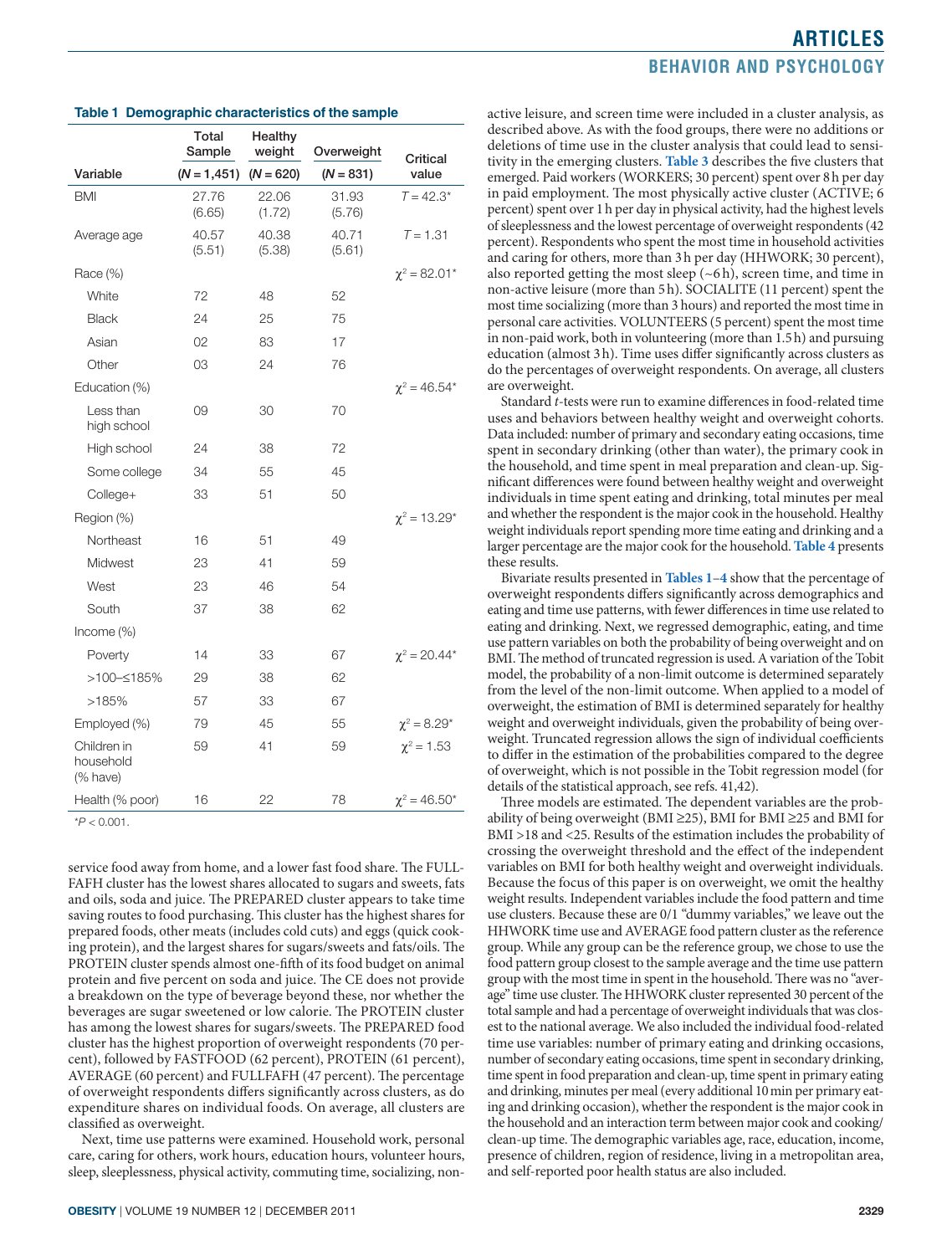#### <span id="page-4-0"></span>**Table 2 Expenditure shares for food by food pattern cluster**

|                                 | Sample         | <b>AVERAGE</b> | <b>FULLFAFH</b> | <b>FASTFOOD</b> | <b>PROTEIN</b> | <b>PREPARED</b> |         |
|---------------------------------|----------------|----------------|-----------------|-----------------|----------------|-----------------|---------|
|                                 | $(N = 1, 451)$ | $(N = 344)$    | $(N = 448)$     | $(N = 345)$     | $(N = 153)$    | $(N = 161)$     | F-stat* |
| Sample (%)                      | 100            | 23             | 31              | 24              | 11             | 11              |         |
| Lamb                            | 0.001          | 0.001          | 0.001           | 0.002           | 0.000          | 0.003           | 186.4   |
| Pork                            | 0.033          | 0.030          | 0.025           | 0.038           | 0.050          | 0.042           | 1125.8  |
| Beef                            | 0.044          | 0.045          | 0.036           | 0.049           | 0.058          | 0.043           | 383.9   |
| Chicken                         | 0.031          | 0.030          | 0.022           | 0.036           | 0.040          | 0.039           | 1606.1  |
| Goat                            | 0.000          | 0.001          | 0.000           | 0.000           | 0.001          | 0.001           | 251.9   |
| Fresh seafood                   | 0.014          | 0.011          | 0.012           | 0.013           | 0.020          | 0.018           | 190.0   |
| Frozen seafood                  | 0.009          | 0.008          | 0.007           | 0.009           | 0.009          | 0.014           | 231.2   |
| Canned seafood                  | 0.003          | 0.004          | 0.002           | 0.004           | 0.002          | 0.004           | 665.3   |
| Other meats                     | 0.019          | 0.019          | 0.016           | 0.021           | 0.021          | 0.024           | 229.7   |
| Beans                           | 0.003          | 0.004          | 0.002           | 0.004           | 0.005          | 0.004           | 545.3   |
| Eggs                            | 0.00           | 0.009          | 0.006           | 0.008           | 0.009          | 0.014           | 1291.1  |
| <b>Nuts</b>                     | 0.00           | 0.009          | 0.008           | 0.007           | 0.004          | 0.008           | 207.0   |
| Dairy                           | 0.062          | 0.065          | 0.052           | 0.062           | 0.070          | 0.075           | 900.3   |
| <b>Bread</b>                    | 0.047          | 0.052          | 0.041           | 0.046           | 0.058          | 0.053           | 759.0   |
| Cereal                          | 0.020          | 0.020          | 0.017           | 0.022           | 0.025          | 0.025           | 465.9   |
| Fresh fruits and vegetables     | 0.072          | 0.085          | 0.069           | 0.058           | 0.074          | 0.081           | 371.2   |
| Processed fruits and vegetables | 0.018          | 0.021          | 0.014           | 0.019           | 0.019          | 0.022           | 455.1   |
| Sugars and sweets               | 0.050          | 0.051          | 0.044           | 0.055           | 0.047          | 0.057           | 356.3   |
| Fats and oils                   | 0.031          | 0.027          | 0.022           | 0.031           | 0.029          | 0.035           | 989.5   |
| Prepared foods                  | 0.100          | 0.098          | 0.099           | 0.097           | 0.103          | 0.112           | 57.1    |
| Fast food                       | 0.173          | 0.153          | 0.188           | 0.194           | 0.136          | 0.168           | 338.3   |
| Full service FAFH               | 0.159          | 0.180          | 0.221           | 0.124           | 0.074          | 0.096           | 1191.8  |
| Other FAFH                      | 0.025          | 0.016          | 0.028           | 0.037           | 0.010          | 0.022           | 309.5   |
| Soda                            | 0.018          | 0.018          | 0.014           | 0.017           | 0.025          | 0.022           | 685.8   |
| Juice                           | 0.019          | 0.020          | 0.017           | 0.020           | 0.023          | 0.020           | 381.3   |
| Water                           | 0.011          | 0.010          | 0.011           | 0.013           | 0.012          | 0.011           | 74.7    |
| Coffee/tea                      | 0.014          | 0.016          | 0.014           | 0.012           | 0.123          | 0.016           | 89.1    |
| Other beverages                 | 0.023          | 0.024          | 0.018           | 0.025           | 0.028          | 0.031           | 698.7   |
| Overweight (%)                  | 0.58           | 0.60           | 0.47            | 0.62            | 0.61           | 0.70            | 9.2     |
| Average BMI                     | 27.7           | 28.8           | 26.0            | 28.2            | 28.8           | 28.4            | 11.5    |

\*All food expenditures significant at *P* < 0.001.

#### **Results**

**[Tables](#page-6-0) 5** and **[6](#page-6-1)** present regression results. The last column of **[Table](#page-6-0) 5** presents the marginal effect on the probability of being overweight. Each marginal effect is interpreted, "holding all the other included variables constant, the effect of (independent variable x) increases/decreases the probability of being overweight by…" For example, holding all other included variables constant, the effect of being Black on the sample as a whole increases the probability of being overweight by 24 percent. The model predicts the probability of being overweight correctly in 80 percent of the cases. For individuals in the >35–≤40 age group and the >40–≤45 age group, the probabilities of being overweight compared to those age 50 and older are 0.08 and 0.09 probability points lower. Even in this limited age cohort, the probability of being overweight increases with age. Being black or of a race other than white increases the probability of being overweight by 0.24 and 0.22 probability points, respectively. Being Asian decreases the probability of overweight by 0.36 points. Compared to those living in the Northeast, the Midwestern, Southern and Western residents all have higher probabilities of being overweight. Those in poor health have a probability of being overweight 0.19 points higher. Education (reference group is high school graduate) and income (reference group is <135 percent of poverty level), are insignificant. *Ceteris Paribus*, income has no effect on the probability of being overweight.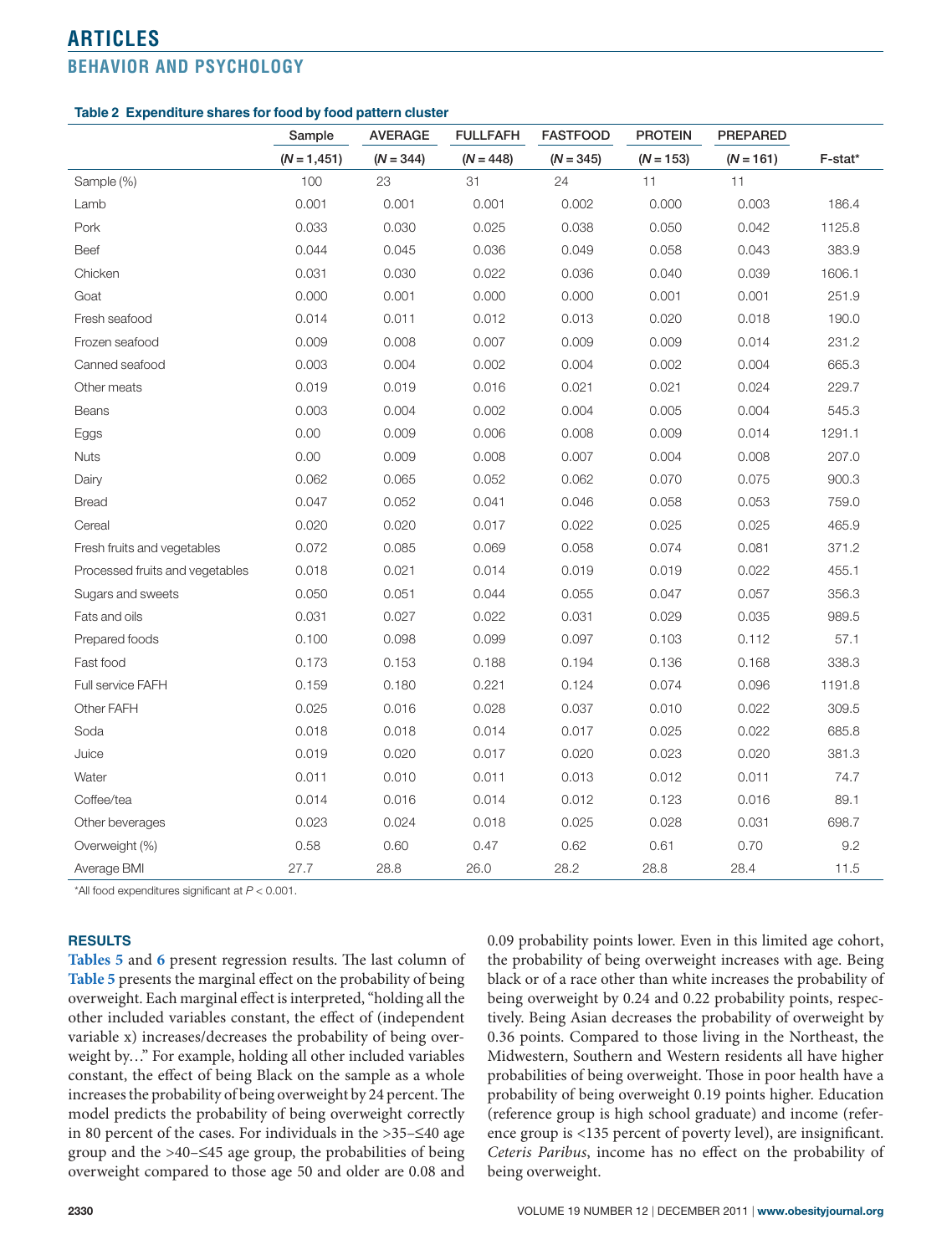#### <span id="page-5-0"></span>**Table 3 Minutes of time use for each time use cluster**

|                      | Sample         | <b>WORKERS</b> | <b>ACTIVE</b> | <b>HOUSEHOLD</b> | <b>SOCIALITE</b> | <b>VOLUNTEER</b> |         |
|----------------------|----------------|----------------|---------------|------------------|------------------|------------------|---------|
|                      | $(N = 1, 451)$ | $(N = 526)$    | $(N = 112)$   | $(N = 532)$      | $(N = 194)$      | $(N = 87)$       | F-Stat* |
| Sample (%)           | 100            | 30             | 6             | 30               | 11               | 5                |         |
| Sleep                | 505.47         | 466.9          | 480.36        | 592.20           | 529.32           | 505.47           | 55.6    |
| Sleeplessness        | 3.67           | 0.61           | 40.88         | 0.61             | 0.15             | 0.91             | 88.4    |
| Personal care        | 50.82          | 58.06          | 48.30         | 36.55            | 102.44           | 50.82            | 30.7    |
| Household activities | 88.6           | 38.28          | 90.44         | 143.31           | 89.79            | 53.28            | 68.6    |
| Caring for others    | 48.92          | 31.75          | 53.65         | 72.34            | 26.81            | 52.76            | 16.4    |
| Employment           | 210.40         | 503.39         | 102.70        | 22.30            | 44.17            | 98.57            | 36.5    |
| Education            | 12.31          | 1.72           | 1.95          | 1.74             | 3.15             | 174.63           | 228.2   |
| Social               | 56.34          | 30.10          | 76.88         | 30.45            | 190.20           | 47.16            | 166.5   |
| Screen time          | 141.91         | 89.55          | 121.33        | 227.48           | 85.89            | 86.67            | 84.1    |
| Nonactive leisure    | 62.58          | 33.60          | 78.42         | 90.28            | 58.80            | 57.15            | 23.0    |
| Physical activity    | 8.89           | 3.93           | 77.05         | 2.40             | 2.32             | 5.46             | 229.6   |
| Volunteer            | 7.26           | 1.05           | 5.31          | 0.95             | 0.75             | 100.48           | 196.3   |
| Travel time          | 60.90          | 63.58          | 63.46         | 30.43            | 128.39           | 65.97            | 94.0    |
| Overweight (%)       | 57             | 59             | 42            | 59               | 59               | 51               | 3.54    |
| Average BMI          | 27.7           | 27.8           | 25.6          | 28.1             | 27.8             | 27.1             | 3.56    |

\*All significant at *P* < 0.001.

#### <span id="page-5-1"></span>**Table 4 Food-related behaviors**

|                                      | Total sample   | Healthy weight | Overweight  |             |
|--------------------------------------|----------------|----------------|-------------|-------------|
|                                      | $(N = 1, 451)$ | $(N = 620)$    | $(N = 831)$ | t-statistic |
| Food preparation and clean-up        | 35.62          | 35.70          | 35.55       | 0.06        |
| Time spent eating and drinking       | 58.55          | 61.47          | 56.38       | $2.00*$     |
| Minutes per meal (calculated)        | 31.77          | 33.33          | 30.60       | 1.92        |
| Time spent in secondary drinking     | 61.87          | 60.80          | 62.66       | $-0.21$     |
| Number of primary eating occasions   | 1.76           | 1.80           | 1.74        | 1.08        |
| Number of secondary eating occasions | 0.90           | 0.96           | 0.86        | 1.27        |
| Primary cook in household            | 0.90           | 0.92           | 0.88        | $2.11*$     |

\*Significant *P* ≤ 0.05.

The probability of the full service restaurant pattern (FULLFAFH) cluster being overweight that is 0.10 points lower than the AVERAGE group. The time use cluster that spends more time in education and volunteer activities (VOLUNTEER) has a probability of being overweight that is 0.12 points lower compared with the reference HHWORK group. And, while, individual eating behaviors are not significant in predicting the probability of being overweight, their influence becomes apparent when the level of BMI is predicted, given an individual has crossed the overweight threshold, as seen below.

**[Table](#page-6-1) 6** presents results of the truncated regression estimates that predict BMI for overweight individuals. The coefficients are interpreted, "what is the incremental effect on BMI of each individual independent variable, given an individual has a BMI greater than 25 and less than 50?" Demographic variables and time use and food patterns significantly impact

BMI. While the probability estimates showed that individuals in the >35–≤40 and >40–≤45 age groups had a lower probability of being overweight compared to those of >45–≤50 years of age, if overweight, their BMI is predicted to be 4.85 and 7.59 points higher than the oldest group. While all of the included racial groups, compared to whites, were significant in predicting the probability of overweight, only blacks have a significantly higher BMI once they are overweight, increasing BMI by 7.74 points. Education was insignificant in predicting the probability of being overweight. If an individual is overweight, individuals with some college education have a predicted BMI 7.34 points higher compared to having completed high school. Poor health was significant in predicting the probability of being overweight. It increases BMI 9.10 points for an overweight individual. While income was insignificant in predicting the probability of overweight, individuals with incomes >135% and ≤185% of the federal poverty level had a predicted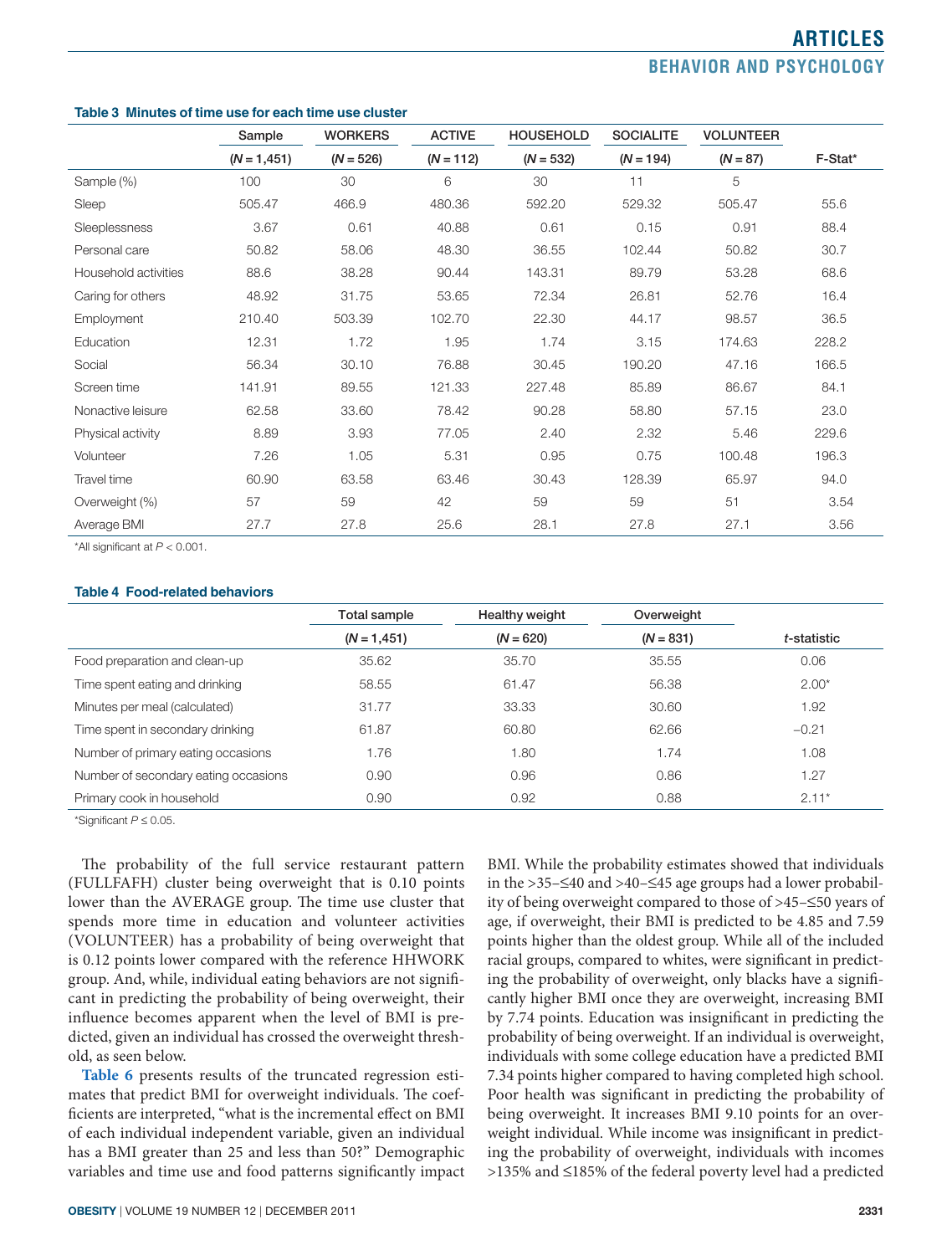# **articles**

### **Behavior and Psychology**

#### <span id="page-6-0"></span>**Table 5 Probit estimates of the probability of overweight (***N* **= 831)**

| Variable                                              | Coefficient | P value | Marginal<br>effect |
|-------------------------------------------------------|-------------|---------|--------------------|
| Constant                                              | 0.26        | 0.24    | 0.10               |
| Age 30-35                                             | $-0.15$     | 0.16    | $-0.06$            |
| Age 36–40                                             | $-0.21$     | 0.05    | $-0.08$            |
| Age 41-45                                             | $-0.25$     | 0.01    | $-0.10$            |
| <b>Black</b>                                          | 0.67        | 0.00    | 0.24               |
| Asian                                                 | $-0.95$     | 0.00    | $-0.36$            |
| Other race                                            | 0.67        | 0.00    | 0.22               |
| Less than high school                                 | 0.21        | 0.10    | 0.08               |
| Some college                                          | 0.07        | 0.48    | 0.03               |
| College graduate                                      | $-0.15$     | 0.17    | $-0.06$            |
| Midwest                                               | 0.29        | 0.01    | 0.11               |
| South                                                 | 0.21        | 0.05    | 0.08               |
| West                                                  | 0.21        | 0.07    | 0.08               |
| Primary cook                                          | $-0.23$     | 0.04    | $-0.09$            |
| Cook interaction                                      | 0.00        | 0.99    | 0.00               |
| Number of primary<br>eating and drinking<br>occasions | 0.03        | 0.62    | 0.01               |
| Number of secondary<br>eating occasions               | $-0.03$     | 0.26    | $-0.01$            |
| Time spent in<br>secondary drinking                   | 0.02        | 0.18    | 0.01               |
| Minutes per meal                                      | 0.02        | 0.40    | 0.01               |
| Time spent in primary<br>eating and drinking          | $-0.03$     | 0.21    | $-0.01$            |
| Food preparation and<br>clean-up                      | $-0.01$     | 0.35    | 0.00               |
| <b>FULLFAFH</b>                                       | $-0.26$     | 0.01    | $-0.10$            |
| <b>FASTFOOD</b>                                       | 0.04        | 0.77    | 0.02               |
| <b>PROTEIN</b>                                        | 0.14        | 0.39    | 0.05               |
| <b>PREPARED</b>                                       | $-0.16$     | 0.36    | $-0.06$            |
| <b>WORKERS</b>                                        | 0.10        | 0.25    | 0.04               |
| <b>SOCIALITE</b>                                      | 0.02        | 0.87    | 0.01               |
| <b>VOLUNTEER</b>                                      | $-0.31$     | 0.05    | $-0.12$            |
| <b>ACTIVE</b>                                         | $-0.17$     | 0.27    | $-0.07$            |
| Children in household                                 | 0.15        | 0.17    | 0.06               |
| >135–≤185% of<br>poverty                              | 0.01        | 0.90    | 0.01               |
| >185% poverty                                         | $-0.05$     | 0.68    | $-0.02$            |
| Health is poor                                        | 0.54        | 0.00    | 0.19               |
| Metro                                                 | $-0.08$     | 0.49    | $-0.03$            |

<span id="page-6-1"></span>

| Table 6 Truncated regression: estimates for overweight level |
|--------------------------------------------------------------|
| of BMI (≥25) (N = 831)                                       |
|                                                              |

| Variable                                           | Coefficient | P value |
|----------------------------------------------------|-------------|---------|
| Constant                                           | 7.24        | 0.38    |
| Age 30-35                                          | 0.66        | 0.79    |
| Age 36-40                                          | 4.85        | 0.06    |
| Age 41-45                                          | 7.59        | 0.01    |
| <b>Black</b>                                       | 7.74        | 0.00    |
| Asian                                              | $-1.34$     | 0.91    |
| Other race                                         | 2.81        | 0.51    |
| Less than<br>high school                           | 1.29        | 0.64    |
| Some college                                       | 7.34        | 0.01    |
| College graduate                                   | 2.71        | 0.31    |
| Midwest                                            | 6.12        | 0.05    |
| South                                              | 2.84        | 0.32    |
| West                                               | 6.25        | 0.06    |
| Primary cook                                       | $-1.03$     | 0.66    |
| Cook interaction                                   | 0.05        | 0.97    |
| Number of primary eating and drinking<br>occasions | 3.96        | 0.01    |
| Number of secondary eating<br>occasions            | 0.55        | 0.32    |
| Time spent in secondary drinking                   | 0.79        | 0.01    |
| Minutes per meal                                   | $-0.27$     | 0.49    |
| Time spent in primary eating and<br>drinking       | 0.09        | 0.89    |
| Food preparation and clean-up                      | $-0.08$     | 0.77    |
| <b>FULLFAFH</b>                                    | $-6.60$     | 0.02    |
| <b>FASTFOOD</b>                                    | $-4.59$     | 0.17    |
| <b>PROTEIN</b>                                     | $-7.05$     | 0.07    |
| <b>PREPARED</b>                                    | $-2.02$     | 0.60    |
| <b>WORKERS</b>                                     | -4.47       | 0.05    |
| <b>SOCIALITE</b>                                   | 5.88        | 0.05    |
| <b>VOLUNTEER</b>                                   | $-2.27$     | 0.57    |
| <b>ACTIVE</b>                                      | $-10.70$    | 0.02    |
| Children in household                              | 0.00        | 1.00    |
| >135≤185% of poverty                               | $-5.06$     | 0.07    |
| >185% poverty                                      | $-0.38$     | 0.87    |
| Health is poor                                     | 9.10        | 0.00    |
| Metro                                              | $-4.14$     | 0.08    |
| Sigma                                              | 11.05       | 0.00    |

BMI 5.06 points lower than individuals earning incomes less than 135% of poverty.

Individual time uses related to food were insignificant in predicting the probability of being overweight. However, once an individual crosses the overweight threshold, these time uses are significant in predicting BMI. Each additional reported primary eating occasion increases BMI by 3.96 points. For every additional 10min spent in secondary drinking, predicted BMI increases by 0.55 points. Interpreting the effects of being the primary cook and time spent in food preparation and clean-up is more complicated because of the included interaction effect.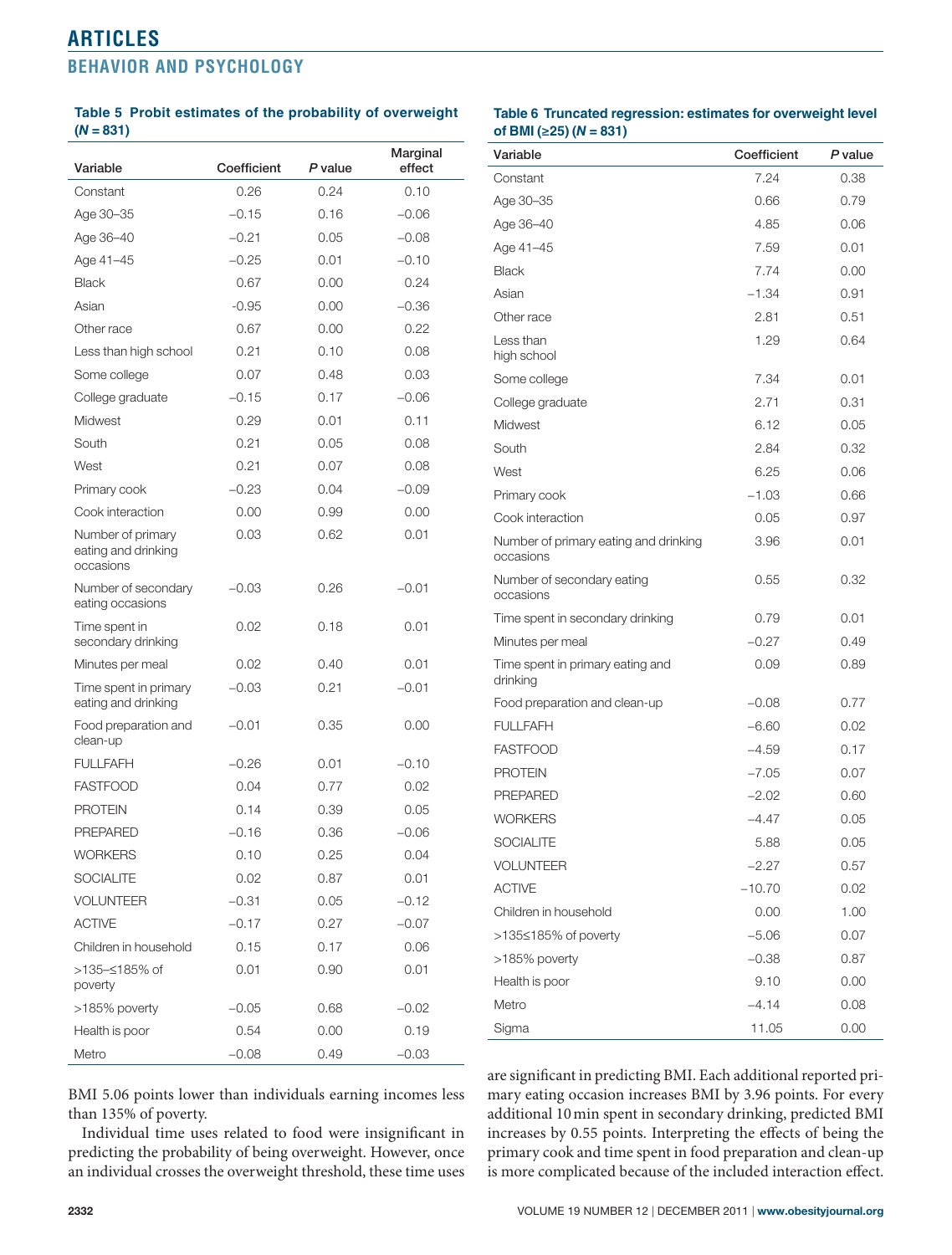Isolating the effect of being the primary cook is calculated as: −1.03 primary cook + (0.05 primary cook × food preparation and clean-up)  $\div$  0.08 food preparation and clean-up.

Being the primary cook decreases BMI 1.72 points for overweight individuals. Isolating the effect of food preparation and clean-up time reveals that an additional 10min spent cooking and cleaning-up decreases BMI by 0.13 points.

Two food pattern clusters are significant in predicting BMI for overweight individuals. Those in the full service food away from home cluster (FULLFAFH) have a predicted BMI 6.60 points lower than those in the AVERAGE cluster. Individuals in the higher protein (PROTEIN) at home cluster have a predicted BMI 7.05 points lower compared with the AVERAGE cluster.

Three time use clusters are significant. Given an individual is overweight, those classified as having the most time spent in social activities (SOCIALIATE), have a predicted BMI 5.88 points higher. Those classified as spending most time in volunteer activities (VOLUNTEER) have a predicted BMI 2.27 points lower compared to the HHWORK cluster. And, the ACTIVE cluster has a predicted BMI 10.70 points lower compared to the HHWORK cluster.

#### **Discussion**

This research adds to the literature in several ways. Three population-based data sets are linked to obtain a richer set of variables for which to analyze the factors that contribute to the probability of being overweight and BMI for both overweight and healthy weight individuals. This study shows the importance of isolating the effect of these factors on the probability of being overweight separate from their effects on BMI once the individual becomes overweight.

For single headed female households between the ages of 31and 50, variables that impact the probability of being overweight and variables that predict BMI for overweight individuals differ in significance, magnitude, and in some cases direction of effect. Lifestyle pattern clusters of time use and food patterns impact both the probability of being overweight and BMI. The impact of individual food-related time uses shows that knowledge of cooking and eating patterns affect the BMI of overweight individuals. Increases in cooking time are associated with a decrease in BMI.

Previous literature links demographic characteristics and obesity. When time use and eating pattern clusters are accounted for, race and region of residence continue to be significant predictors of the probability of being overweight. People residing in the northeast have a lower probability of being overweight and given they are overweight have a lower BMI, except when compared to people living in the south. The effect of income is not found to be as robust as other research but this research controls for other variables (6,10,36). In our limited age cohort, being older within the age range increases BMI only for already overweight individuals. These results stress the importance of maintaining a healthy weight in early adulthood. H1 is partially supported, and the effect of demographic variables depends on whether the dependent variable is the prediction of the probability of overweight or the prediction of BMI once the overweight threshold is passed.

Results also show that for overweight individuals, more primary eating and drinking occasions and time spent in secondary drinking increase BMI. While results for the truncated regression to estimate BMI for healthy weight individuals are not presented in this paper, more drinking occasions are associated with a decrease in BMI and number of primary eating occasions has no impact on BMI. This study is one of the first, in a multivariate analysis, to show that cooking at home has a mitigating effect on BMI for overweight individuals. Results corroborate the idea that a resurgence of home economics type classes within school curriculum and community cooking skills interventions might serve a useful purpose (43).

Our results also show that a lifestyle that includes larger budget shares allocated to full-service restaurants (FULLFAFH) is associated with a lower probability of being overweight and a lower BMI for the overweight sample compared to the AVERAGE cluster. Looking across expenditure shares in **[Table2](#page-4-0)**, the AVERAGE cluster spends "about" the average on most food categories, including food away from home, while the FULLFAFH group spends less on several at home categories, including protein (looking across meats, eggs, and nuts), dairy, breads, cereals, sugars and sweets, fats and oils, and soda and juice. Further research is necessary to investigate whether those who spend a larger share of their budget on full-service food away from home substitute more expensive, lower in overall calorie foods for food at home and have a lower overall calorie intake compared to the AVERAGE cluster which has average shares on most food categories and higher than average shares on full-service food away from home. The higher protein (PROTEIN) overweight cluster also has significantly lower BMIs compared to the AVERAGE cluster. Looking at other shares in the PROTEIN group reveals that this cluster has the lowest expenditure shares for both fast and full-service food away from home. Further research is needed to investigate whether the FULLFAFH cluster substitutes restaurant meals for food at home and the PROTEIN cluster substitutes food at home for restaurant meals, while the AVERAGE cluster eats both at and away from home. For the overweight sample, being in the fast food cluster (FASTFOOD) has no effect on BMI. Therefore, this study does not show that being classified in a cluster with higher than average food away from home shares is associated with a higher probability of being overweight or a higher BMI if overweight, as has been suggested, though not overwhelmingly supported, in some of the literature (12,15,44–46). It appears that food away from home must be interpreted within overall dietary patterns. H2 cannot be supported by this analysis.

This study also shows that certain time use patterns are associated with being overweight and BMI level. Belonging to the cluster that spent the most time in educational and volunteer activities decreased the probability of being overweight by 0.12 probability points, but had no significant effect on BMI for overweight individuals. On the other hand, while spending more time in the labor market (WORKERS), in physical activity (ACTIVES), or socializing (SOCIALITE) did not significantly impact the probability of being overweight, individuals in these clusters had predicted BMIs 4.47 lower, 10.70 lower, and 5.88 points higher compared to the HHWORK cluster. The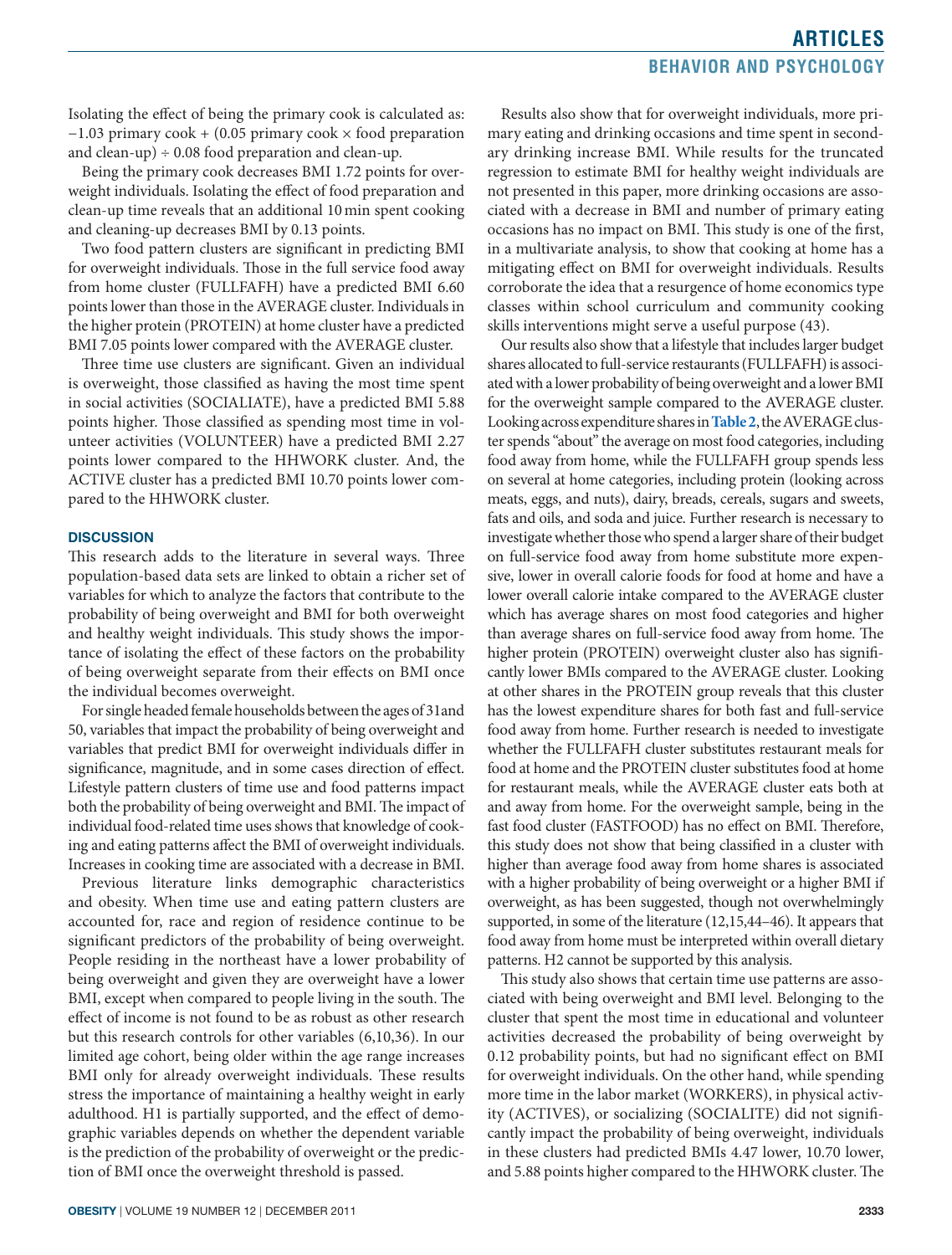SOCIALITE clusters had the lowest levels of physical activity of all clusters, and spent the most time traveling and in personal care activities. While total calorie expenditure for travel can vary if an individual actively commutes either by walking or by using a bicycle, research shows less than 4 percent of the US population uses these transportation modes (47). The SOCIALITE cluster is sedentary compared to the other clusters. The ACTIVE group has the lowest predicted BMI in the overweight group. H3 and H4, both having to do with energy expenditure, are supported for overweight persons.

Overall, considering time use and food expenditure patterns in the context of a household health production model adds to the understanding of the impact of time use and food expenditure patterns, in addition to the importance of demographic characteristics on obesity. The results provide insight into the complex array of factors that are associated with obesity and points to both target groups and obesity prevention programs. For example, blacks and minorities in the "other" group (including Hispanics) remain a priority target group for obesity prevention. Policies in the workplace should encourage both places and time for physical activity. Alternatives to screen time and non-active leisure alternatives must continue to be developed and marketed, especially to people who spend much of their time at home caring for others. The obesity epidemic is complex; a combination of variables jointly contribute to the probability of being overweight and to BMI.

There are limitations to this study. First, we have tested our approach on one cohort of individuals: single female headed households aged 31–50 years. The analysis should be replicated on other cohorts. Second, only two of the datasets used are linked by individual. More complete, nationally represented datasets are needed. Third, food expenditures do not mean the same thing as food intake. Future research should investigate the possibility of linking the ATUS with the National Health and Examination Survey. However, 2007–2008 National Health and Examination Survey data are still not fully available. Fourth, in order to handle the complexity of the data, many of the included variables are proxy measures. For example, the composite SOCIALITE cluster gives an indication of a variety of sedentary lifestyle behaviors and that individuals in this cluster who are already overweight may be engaging in more energy intake and less energy output when participating in their social activities. Future studies should build on this research, and investigate more complexities in lifestyle patterns, including examining interaction effects between time use and food expenditure patterns.

When obesity is viewed within a model of health production, the results corroborate what has been found in the hundreds of focused studies related to the causes of obesity, and add to the literature by identifying the impact of individual variables holding the effect of others constant. Such comprehensive analysis should be replicated using other demographic profiles, including family types, ages, and gender of household head. Other datasets should be explored, and interactions between food and time use patterns should be explored. Overall, this study motivates further studies at both the focused and complex levels.

#### **Disclosure**

The authors declared no conflict of interest.

© 2011 The Obesity Society

#### **REFERENCES**

- 1. Hamermesh D. Time to eat: household production under increasing income inequality. *Am J Agric Econ* 2001;89:852–853.
- 2. Sturm R. Economics and physical activity: a research agenda. *Am J Prev Med* 2005;28:141–149.
- 3. McKinnon RA, Reedy J, Handy SL, Rodgers AB. Measuring the food and physical activity environments: shaping the research agenda. *Am J Prev Med* 2009;36:S81–S85.
- 4. Becker GS. A theory of the allocation of time. *Econ J* 1965;75:493–517.
- 5. Grossman M. On the concept of health capital and the demand for health. *J Polit Econ* 1972;80:223–255.
- 6. Deshmukh-Taskar P, Nicklas TA, Yang SJ, Berenson GS. Does food group consumption vary by differences in socioeconomic, demographic, and lifestyle factors in young adults? The Bogalusa Heart Study. *J Am Diet Assoc* 2007;107:223–234.
- 7. Glanz K, Hoelscher D. Increasing fruit and vegetable intake by changing environments, policy and pricing: restaurant-based research, strategies, and recommendations. *Prev Med* 2004;39(Suppl 2):88–93.
- 8. James DC. Cluster analysis defines distinct dietary patterns for African-American men and women. *J Am Diet Assoc* 2009;109:255–262.
- 9. Smallwood DM, Blaylock JR, Lutz S, Blisand N. Americans spending a smaller share of income on food. *Food Rev* 1996;18:16–19.
- 10. Lutz SM, Smallwood DM, Blaylock JR. Limited financial resources constrain food choices. *Food Rev* 1995;18:13–17.
- 11. Welch N, Hunter W, Butera K *et al*. Women's work. Maintaining a healthy body weight. *Appetite* 2009;53:9–15.
- 12. Kolodinsky J, DeSisto T. A household production approach to overweight: A model and preliminary estimates. In: Nitsch D (ed). *Consumer Interests Annual*. American Council on Consumer Interests 53rd Annual Conference: St. Louis, MO, 2007, pp 53–54.
- 13. Kolodinsky J, Goldstein A. Time use and food intake patterns: More insight into energy balance. In: Hartmann M, Roosen J (eds). *Proceedings CD-ROM of the 1st Joint EAAE/AAEA Seminar: The Economics of Food, Food Choice and Health*. European Association of Agricultural Economics: Freising, Germany, 2010, pp 8B-1.
- 14. Lakdawalla D, Philipson T. Labor supply and weight. *J Hum Resour* 2007;42:85–166.
- 15. Bowman SA, Vinyard BT. Fast food consumption of U.S. adults: impact on energy and nutrient intakes and overweight status. *J Am Coll Nutr* 2004;23:163–168.
- 16. Diliberti N, Bordi PL, Conklin MT, Roe LS, Rolls BJ. Increased portion size leads to increased energy intake in a restaurant meal. *Obes Res* 2004;12:562–568.
- 17. Young LR, Nestle M. The contribution of expanding portion sizes to the US obesity epidemic. *Am J Public Health* 2002;92:246–249.
- 18. Kral TV, Rolls BJ. Energy density and portion size: their independent and combined effects on energy intake. *Physiol Behav* 2004;82:131–138.
- 19. Hamrick K, Hopkins D, McClelland K. How much time do Americans spend eating? Amber Waves: The Economics of Food, Farming, Natural Resources, and Rural America. 2008;6. <[http://www.ers.usda.gov/](http://www.ers.usda.gov/AmberWaves/June08/DataFeature/) [AmberWaves/June08/DataFeature/>](http://www.ers.usda.gov/AmberWaves/June08/DataFeature/). Accessed 30 March 2010.
- 20. Brown BJ, Hermann JR. Cooking classes increase fruit and vegetable intake and food safety behaviors in youth and adults. *J Nutr Educ Behav* 2005;37:104–105.
- 21. Jabs J, Devine CM. Time scarcity and food choices: an overview. *Appetite* 2006;47:196–204.
- 22. Mancino L, Newman C. Who has time to cook?: How family resources influence food preparation. United States Department of Agriculture: Washington, DC [<http://ddr.nal.usda.gov/dspace/](http://ddr.nal.usda.gov/dspace/bitstream/10113/19386/1/CAT30995251.pdf) [bitstream/10113/19386/1/CAT30995251.pdf](http://ddr.nal.usda.gov/dspace/bitstream/10113/19386/1/CAT30995251.pdf)> (2007).
- 23. Hancox RJ, Milne BJ, Poulton R. Association between child and adolescent television viewing and adult health: a longitudinal birth cohort study. *Lancet* 2004;364:257–262.
- 24. Hill JO, Peters JC, Wyatt HR. Using the energy gap to address obesity: a commentary. *J Am Diet Assoc* 2009;109:1848–1853.
- 25. Bureau of Labor Statistics. Leisure time on an average day. American Time Use Survey [<http://www.bls.gov/tus/charts/leisure.htm>](http://www.bls.gov/tus/charts/leisure.htm) (2008). Accessed 7 June 2009.